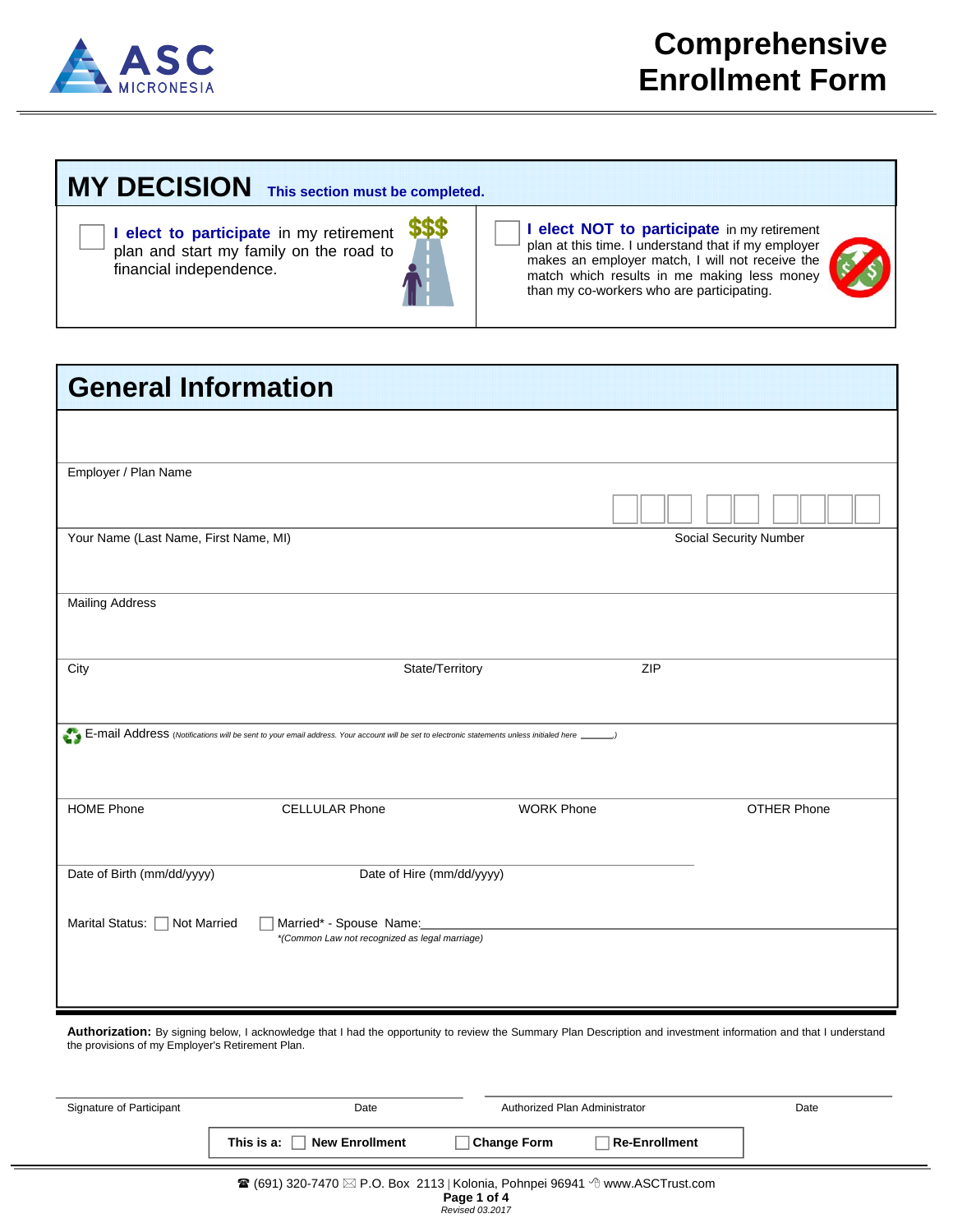

| Employer / Plan Name                                                                                                                                                                                                                                                                                                                                                                                                  |                                                                                                                                               |                                                                                                                                                                                                                                |                                                                                                                                                                   |  |  |
|-----------------------------------------------------------------------------------------------------------------------------------------------------------------------------------------------------------------------------------------------------------------------------------------------------------------------------------------------------------------------------------------------------------------------|-----------------------------------------------------------------------------------------------------------------------------------------------|--------------------------------------------------------------------------------------------------------------------------------------------------------------------------------------------------------------------------------|-------------------------------------------------------------------------------------------------------------------------------------------------------------------|--|--|
| Your Name (Last Name, First Name, MI)                                                                                                                                                                                                                                                                                                                                                                                 |                                                                                                                                               |                                                                                                                                                                                                                                | Social Security Number                                                                                                                                            |  |  |
|                                                                                                                                                                                                                                                                                                                                                                                                                       | <b>My Contribution Decision</b>                                                                                                               |                                                                                                                                                                                                                                |                                                                                                                                                                   |  |  |
| <b>Sign Me</b><br>Up!                                                                                                                                                                                                                                                                                                                                                                                                 | for deposit into the plan.                                                                                                                    |                                                                                                                                                                                                                                | I elect to participate in my employer's Retirement Plan and hereby authorize my Employer to deduct the following income                                           |  |  |
|                                                                                                                                                                                                                                                                                                                                                                                                                       | % per pay period<br>NOTE: Your company may limit your election to a<br>percentage option only.                                                | 0R                                                                                                                                                                                                                             | er pay period<br>(As allowed by your employer)                                                                                                                    |  |  |
|                                                                                                                                                                                                                                                                                                                                                                                                                       | <b>Annual Auto Increase</b>                                                                                                                   |                                                                                                                                                                                                                                |                                                                                                                                                                   |  |  |
| Increase!                                                                                                                                                                                                                                                                                                                                                                                                             |                                                                                                                                               |                                                                                                                                                                                                                                | I elect to allow ASC to automatically increase my contribution annually as follows and in accordance to my Plan.                                                  |  |  |
|                                                                                                                                                                                                                                                                                                                                                                                                                       | % Annual Increase                                                                                                                             | For: the contract of the contract of the contract of the contract of the contract of the contract of the contract of the contract of the contract of the contract of the contract of the contract of the contract of the contr | years                                                                                                                                                             |  |  |
| <b>Online Enrollment</b>                                                                                                                                                                                                                                                                                                                                                                                              |                                                                                                                                               |                                                                                                                                                                                                                                |                                                                                                                                                                   |  |  |
| If you prefer to enroll electronically, you may be able to do so by logging on to our secure website. Under Account Login, enter your Social Security<br>Number under User ID and the last four digits of your Social Security Number for your Password. Once signed in, it is recommended that you<br>change your Password to something more secure. Follow the Enrollment steps on our website on your first visit. |                                                                                                                                               |                                                                                                                                                                                                                                |                                                                                                                                                                   |  |  |
|                                                                                                                                                                                                                                                                                                                                                                                                                       | www.ASCTrust.com                                                                                                                              |                                                                                                                                                                                                                                |                                                                                                                                                                   |  |  |
|                                                                                                                                                                                                                                                                                                                                                                                                                       |                                                                                                                                               |                                                                                                                                                                                                                                |                                                                                                                                                                   |  |  |
|                                                                                                                                                                                                                                                                                                                                                                                                                       |                                                                                                                                               |                                                                                                                                                                                                                                |                                                                                                                                                                   |  |  |
|                                                                                                                                                                                                                                                                                                                                                                                                                       |                                                                                                                                               |                                                                                                                                                                                                                                |                                                                                                                                                                   |  |  |
|                                                                                                                                                                                                                                                                                                                                                                                                                       |                                                                                                                                               |                                                                                                                                                                                                                                |                                                                                                                                                                   |  |  |
|                                                                                                                                                                                                                                                                                                                                                                                                                       |                                                                                                                                               |                                                                                                                                                                                                                                |                                                                                                                                                                   |  |  |
|                                                                                                                                                                                                                                                                                                                                                                                                                       |                                                                                                                                               |                                                                                                                                                                                                                                |                                                                                                                                                                   |  |  |
|                                                                                                                                                                                                                                                                                                                                                                                                                       |                                                                                                                                               |                                                                                                                                                                                                                                |                                                                                                                                                                   |  |  |
|                                                                                                                                                                                                                                                                                                                                                                                                                       |                                                                                                                                               |                                                                                                                                                                                                                                | Authorization: By signing below, I acknowledge that I had the opportunity to review the Summary Plan Description and I understand the provisions of my Employer's |  |  |
|                                                                                                                                                                                                                                                                                                                                                                                                                       | Retirement Plan. If I want to make changes to my contribution rate in the future, I can do so by completing a change form or by going online. |                                                                                                                                                                                                                                |                                                                                                                                                                   |  |  |

| Signature of Participant | Date                                                                                                    |                    | Authorized Plan Administrator | Date |
|--------------------------|---------------------------------------------------------------------------------------------------------|--------------------|-------------------------------|------|
|                          | This is a: $\vert \vert$ New Enrollment                                                                 | <b>Change Form</b> | <b>Re-Enrollment</b>          |      |
|                          | $\mathbb{R}$ (691) 320-7470 $\boxtimes$ P O. Box 2113 Kolonia, Pohnnei 96941 $\oplus$ www. ASCTrust com |                    |                               |      |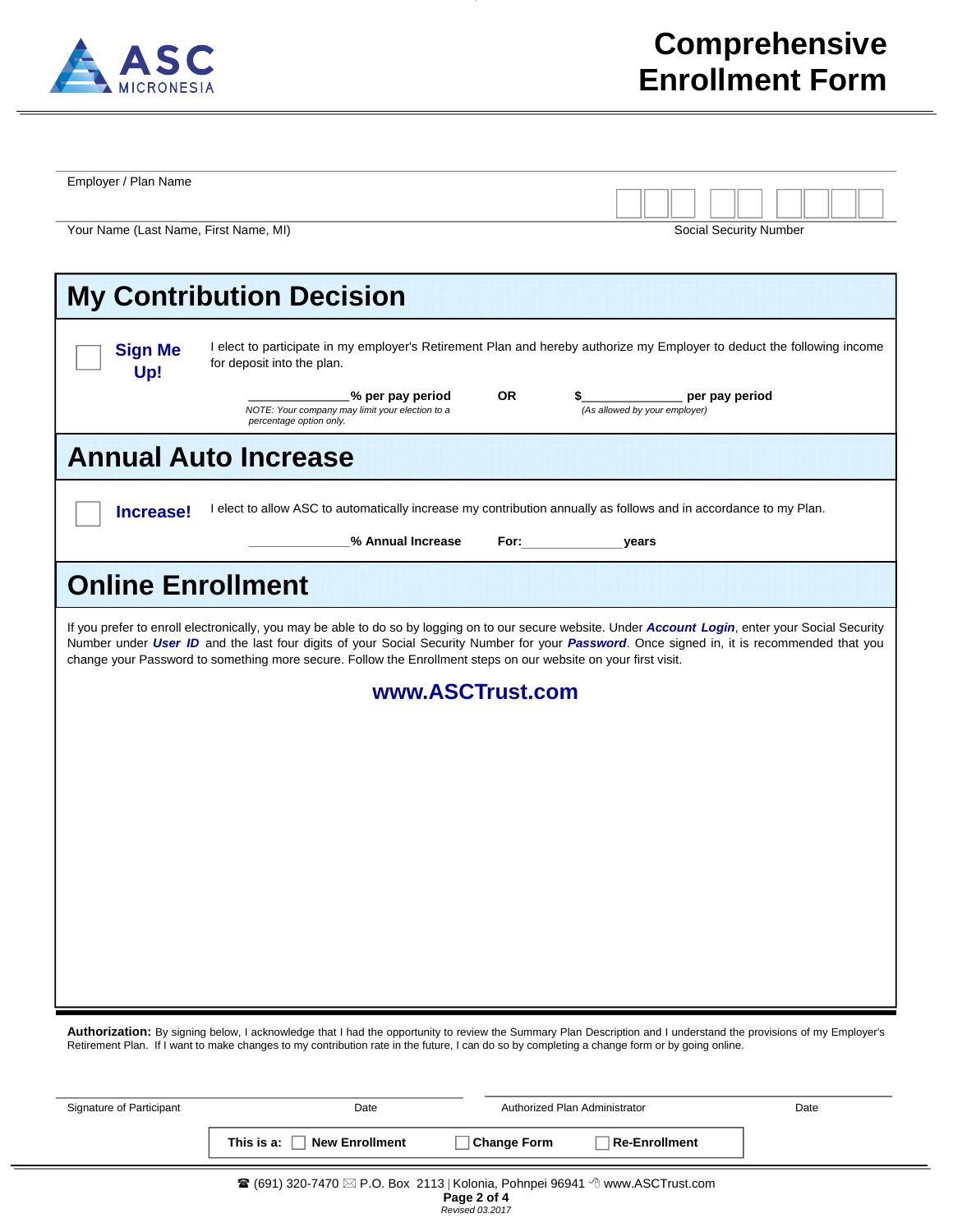

| <b>OPTION 1: Target Date Profiles (TDP)</b><br><b>Your Date of Birth</b><br>I choose to be in a Target Date Profile (TDP) Investment. I understand that by selecting<br>this option, ASC will automatically set up my investments in line with my age and projected years to<br>retirement. I understand that any existing balance will be transferred to this election unless initialed here<br>Month / Day / Year<br><b>OPTION 2: Dynamic Retirement Trust (DRT)</b><br>Allocate my account to the risk allocation fund selected below<br><b>Fund Selection</b><br>(select one). For detailed profile information and Prospectuses, please visit our website at<br>Conservative Fund<br>www.asctrust.com or contact ASC. I understand that any existing balance will be<br>transferred to this election unless initialed here<br><b>Balanced Fund</b><br>Growth for Retirement Fund (Aggressive)<br><b>OPTION 3: ASC Core Funds</b><br>Allocate my account according the percentages below (Allocated percentages must add up to 100%).<br><b>Allocation</b><br><b>Fund Name</b><br><b>Ticker</b><br>Style<br>Management<br>Fee<br>Liquidity - Money Market<br><b>Fidelity Money Market</b><br><b>FMPXX</b><br>%<br>Active<br>0.21%<br>$\star$<br>$\star$<br>$\%$<br>Liquidity - Stable Value<br>Stable Value Fund<br>Active<br>%<br><b>VBTIX</b><br>0.07%<br>Bonds - Core Fixed Income<br>Vanguard Total Bond Index<br>Passive |
|-----------------------------------------------------------------------------------------------------------------------------------------------------------------------------------------------------------------------------------------------------------------------------------------------------------------------------------------------------------------------------------------------------------------------------------------------------------------------------------------------------------------------------------------------------------------------------------------------------------------------------------------------------------------------------------------------------------------------------------------------------------------------------------------------------------------------------------------------------------------------------------------------------------------------------------------------------------------------------------------------------------------------------------------------------------------------------------------------------------------------------------------------------------------------------------------------------------------------------------------------------------------------------------------------------------------------------------------------------------------------------------------------------------------------------------|
|                                                                                                                                                                                                                                                                                                                                                                                                                                                                                                                                                                                                                                                                                                                                                                                                                                                                                                                                                                                                                                                                                                                                                                                                                                                                                                                                                                                                                                   |
|                                                                                                                                                                                                                                                                                                                                                                                                                                                                                                                                                                                                                                                                                                                                                                                                                                                                                                                                                                                                                                                                                                                                                                                                                                                                                                                                                                                                                                   |
|                                                                                                                                                                                                                                                                                                                                                                                                                                                                                                                                                                                                                                                                                                                                                                                                                                                                                                                                                                                                                                                                                                                                                                                                                                                                                                                                                                                                                                   |
|                                                                                                                                                                                                                                                                                                                                                                                                                                                                                                                                                                                                                                                                                                                                                                                                                                                                                                                                                                                                                                                                                                                                                                                                                                                                                                                                                                                                                                   |
|                                                                                                                                                                                                                                                                                                                                                                                                                                                                                                                                                                                                                                                                                                                                                                                                                                                                                                                                                                                                                                                                                                                                                                                                                                                                                                                                                                                                                                   |
|                                                                                                                                                                                                                                                                                                                                                                                                                                                                                                                                                                                                                                                                                                                                                                                                                                                                                                                                                                                                                                                                                                                                                                                                                                                                                                                                                                                                                                   |
|                                                                                                                                                                                                                                                                                                                                                                                                                                                                                                                                                                                                                                                                                                                                                                                                                                                                                                                                                                                                                                                                                                                                                                                                                                                                                                                                                                                                                                   |
|                                                                                                                                                                                                                                                                                                                                                                                                                                                                                                                                                                                                                                                                                                                                                                                                                                                                                                                                                                                                                                                                                                                                                                                                                                                                                                                                                                                                                                   |
|                                                                                                                                                                                                                                                                                                                                                                                                                                                                                                                                                                                                                                                                                                                                                                                                                                                                                                                                                                                                                                                                                                                                                                                                                                                                                                                                                                                                                                   |
|                                                                                                                                                                                                                                                                                                                                                                                                                                                                                                                                                                                                                                                                                                                                                                                                                                                                                                                                                                                                                                                                                                                                                                                                                                                                                                                                                                                                                                   |
|                                                                                                                                                                                                                                                                                                                                                                                                                                                                                                                                                                                                                                                                                                                                                                                                                                                                                                                                                                                                                                                                                                                                                                                                                                                                                                                                                                                                                                   |
|                                                                                                                                                                                                                                                                                                                                                                                                                                                                                                                                                                                                                                                                                                                                                                                                                                                                                                                                                                                                                                                                                                                                                                                                                                                                                                                                                                                                                                   |
|                                                                                                                                                                                                                                                                                                                                                                                                                                                                                                                                                                                                                                                                                                                                                                                                                                                                                                                                                                                                                                                                                                                                                                                                                                                                                                                                                                                                                                   |
| $\%$<br>Bonds - Core Plus Income<br>Active<br><b>MWTIX</b><br>0.40%<br>MetWest Total Return Fund                                                                                                                                                                                                                                                                                                                                                                                                                                                                                                                                                                                                                                                                                                                                                                                                                                                                                                                                                                                                                                                                                                                                                                                                                                                                                                                                  |
| %<br>US Equity Large Cap Value<br>Active<br><b>HLIEX</b><br>0.79%<br>JP Morgan Equity Income Select                                                                                                                                                                                                                                                                                                                                                                                                                                                                                                                                                                                                                                                                                                                                                                                                                                                                                                                                                                                                                                                                                                                                                                                                                                                                                                                               |
| $\%$<br>US Equity Large Cap Blend<br>Passive<br><b>VINIX</b><br>0.04%<br>Vanguard Institutional Index                                                                                                                                                                                                                                                                                                                                                                                                                                                                                                                                                                                                                                                                                                                                                                                                                                                                                                                                                                                                                                                                                                                                                                                                                                                                                                                             |
| %<br>US Equity Large Cap Growth<br>Harbor Capital Appreciation<br>Active<br><b>HACAX</b><br>0.65%                                                                                                                                                                                                                                                                                                                                                                                                                                                                                                                                                                                                                                                                                                                                                                                                                                                                                                                                                                                                                                                                                                                                                                                                                                                                                                                                 |
| $\%$<br>US Equity Mid Cap Blend<br><b>JVMRX</b><br>J.Hancock Disciplined Val Mid Cap<br>Active<br>0.76%                                                                                                                                                                                                                                                                                                                                                                                                                                                                                                                                                                                                                                                                                                                                                                                                                                                                                                                                                                                                                                                                                                                                                                                                                                                                                                                           |
| %<br>US Equity Mid Cap Growth<br>Carillon Eagle Mid Cap Growth<br>Active<br><b>HRAUX</b><br>0.78%<br>$\%$<br>US Equity Mid Cap Blend<br>Vanguard Mid Cap Index I<br><b>VMCIX</b><br>0.07%<br>Passive                                                                                                                                                                                                                                                                                                                                                                                                                                                                                                                                                                                                                                                                                                                                                                                                                                                                                                                                                                                                                                                                                                                                                                                                                              |
| <b>DFSVX</b><br>%<br>US Equity Small Cap Value<br>DFA US Small Cap Value I<br>0.52%<br>Active                                                                                                                                                                                                                                                                                                                                                                                                                                                                                                                                                                                                                                                                                                                                                                                                                                                                                                                                                                                                                                                                                                                                                                                                                                                                                                                                     |
| $\%$<br><b>NSPIX</b><br>US Equity Small Cap Growth<br>Voya Small Cap Growth<br>Active<br>1.16%                                                                                                                                                                                                                                                                                                                                                                                                                                                                                                                                                                                                                                                                                                                                                                                                                                                                                                                                                                                                                                                                                                                                                                                                                                                                                                                                    |
| Int'l Equity Large Cap Value<br><b>MFS International Value</b><br>Active<br><b>MINIX</b><br>0.82%<br>%                                                                                                                                                                                                                                                                                                                                                                                                                                                                                                                                                                                                                                                                                                                                                                                                                                                                                                                                                                                                                                                                                                                                                                                                                                                                                                                            |
|                                                                                                                                                                                                                                                                                                                                                                                                                                                                                                                                                                                                                                                                                                                                                                                                                                                                                                                                                                                                                                                                                                                                                                                                                                                                                                                                                                                                                                   |
| <b>VTSNX</b><br>%<br>Int'l Equity Large Blend<br>Passive<br>0.12%<br>Vanguard Total Int'l Stock<br>%<br>Foreign Large Growth<br>MFS International Growth I<br>Active<br><b>MQGIX</b><br>0.95%                                                                                                                                                                                                                                                                                                                                                                                                                                                                                                                                                                                                                                                                                                                                                                                                                                                                                                                                                                                                                                                                                                                                                                                                                                     |

| Signature of Participant | Date                                | Authorized Plan Administrator |                        | Date |
|--------------------------|-------------------------------------|-------------------------------|------------------------|------|
|                          | <b>New Enrollment</b><br>This is a: | <b>Change Form</b>            | $\sqcap$ Re-Enrollment |      |
|                          |                                     |                               | ____                   |      |